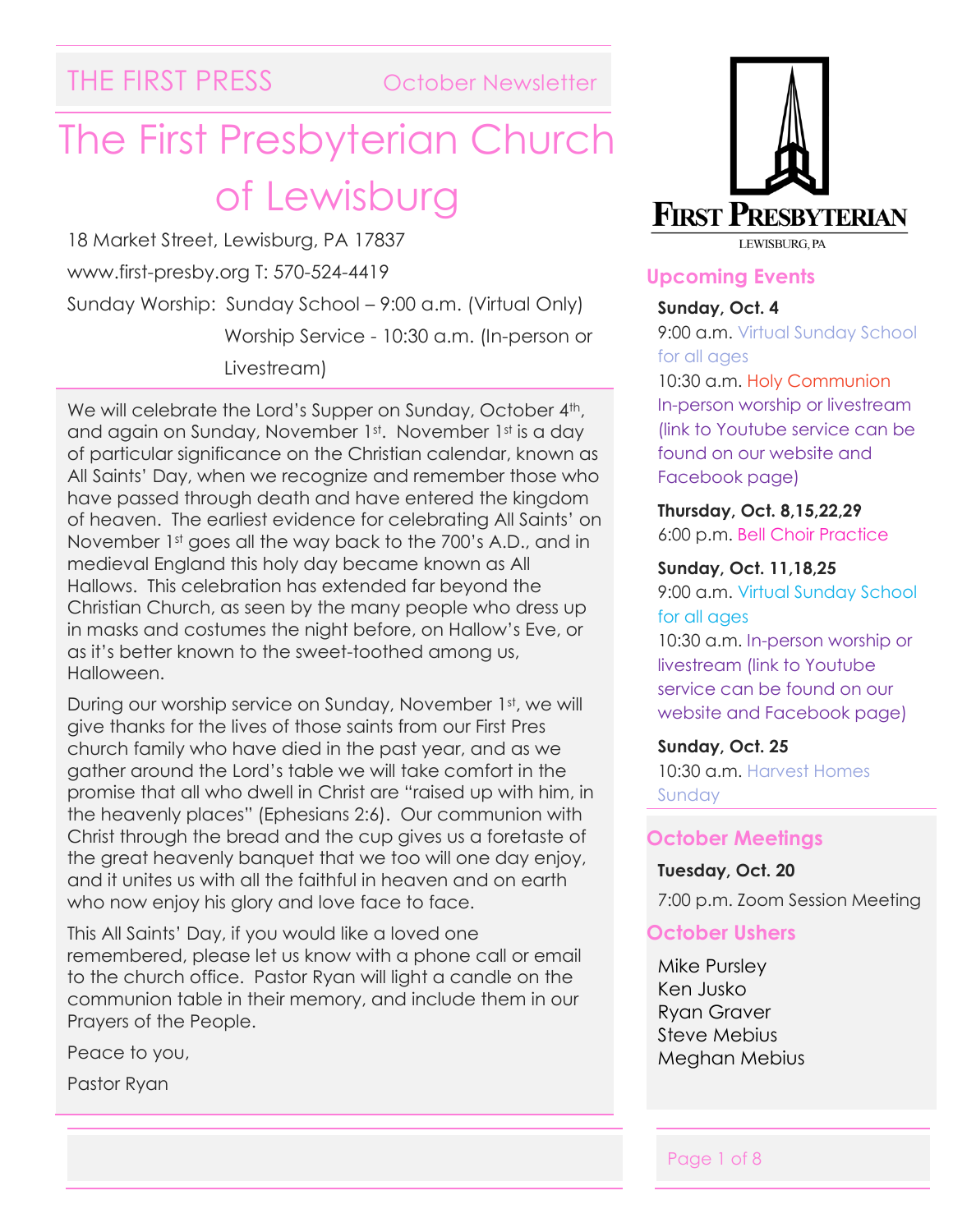## **October Birthdays & Anniversaries**

#### **October Birthdays**

2 Ian Cavanagh, Audrey Collins, Bonnie Troxell

3 Jody Zimmerman 4 Melanie Brown 8 Matt Kalcich, Elizabeth Veening 9 Dede Gronlund, Jack Temple 10 David Miller, Alexandra Remmey, Bill Roll 12 Paul Tarves, Samantha Wakeman 15 Richard Barlett 17 Howard Stoelting 18 Dan Wagner 26 Charlie Heid, Ruth McCord 28 Judy Bruce, Amelia Collins, John Jones 29 Marsha Tarves

## **October Anniversaries**

1 Bill & Beth Shutt 2 William & Judy Bruce 5 Dan & Kim Wagner 15 Tony & Alison Collins 18 Rusty & Karen Graber, Tom & Marilyn Gresh 26 Paul & Karen Miller





## **Dinner By the River**

Thanks to everyone who helped prepare, serve, and clean-up on Thursday, October 1st at the first Dinner By the River since March. From the church's porch steps on Cherry Alley, we served 30 delicious boxed, take-out meals of ziti and meat sauce, salad, bread, brownie, and fresh fruit.

We plan to offer this take-out dinner next on Thursday, November 5<sup>th</sup>, from 5:30-6:30pm. If you would like to contribute or help, please contact Mary Kay Torretti.



**Sunday, October 25th**, we will celebrate Harvest Home by collecting food items for the Presbyterian Home in Williamsport. They are in need of #10 cans of fruits and vegetables, flour, sugar, coffee, pasta, rice, etc. If you are unable to attend Church that Sunday, you may bring donated items any time throughout the month of October. Donations can be left outside of the office.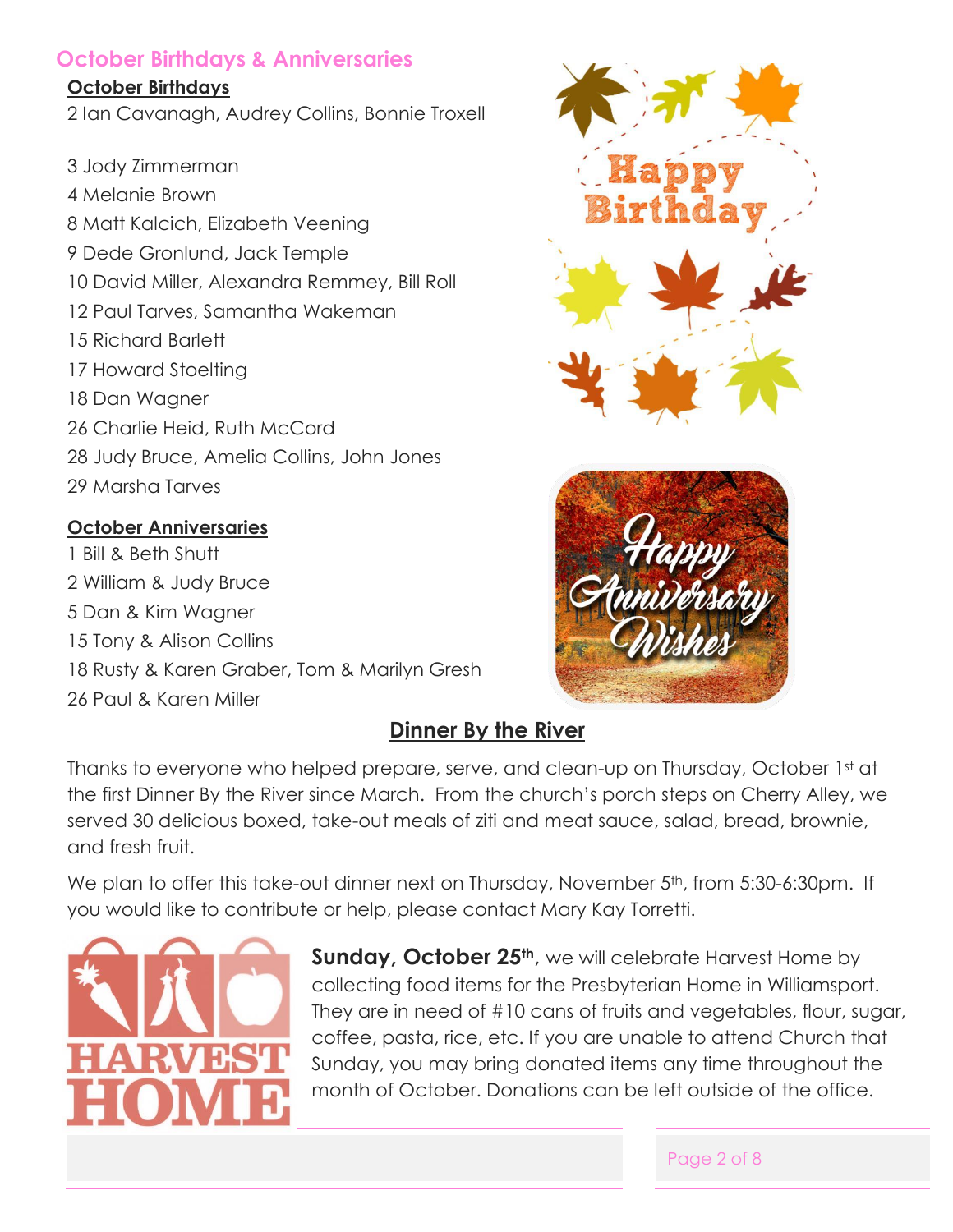## **Worship from Home**

At each meeting of the Session, we evaluate and reassess the precautions we're taking to reduce the spread of COVID-19. We are committed to maintaining as safe a facility as we can for those who want to worship in person, and will continue to provide a livestream broadcast and recorded version of our service for those who choose to stay at home.

You can access our worship services over the internet in several ways.

1. Facebook: At 10:30am on Sunday morning, you can participate from home by going to our church's Facebook page, @**Firstpresbylewisburg**. On Saturday evening, we post a link, and picture of the church, that will take you to a Youtube video. We start streaming live video from the sanctuary around 10:20am. If you visit our Facebook page anytime after Sunday morning, the link will take you to the stored Youtube video of that week's service.

2. Website: If you don't use Facebook, you can find the same Youtube link on our church website: https://first-presby.org. The scrolling header on our front page will have a headline, "Sunday's date – 10:30am Worship Service and Livestream!" Click on the text of that headline and it will take you to a page where you will find more information about the service, and a picture of the church. The picture is a link to Youtube, from which you can watch the livestream on Sunday morning, or, anytime afterward, find the recording of the service.

3. Youtube: If you want to access our worship service directly from Youtube, go to youtube.com and search "First Presby Lewisburg." The search results will bring up my channel, Ryan Kraus. (There are other Ryan Kraus' out there – be sure to look for "First Presbyterian Church of Lewisburg, PA" in the description!) Click "Ryan Kraus," and under the VIDEOS tab you'll find all the services we've recorded, starting with the most recent. You can subscribe to this channel to make it easier to find when you revisit youtube.com

**A Note on Communion:** For our in-person services in the sanctuary, we will continue celebrating the Lord's Supper using the prepackaged "fellowship cups." Any Sunday that we share this sacrament you are welcome to participate with bread and grape juice (or wine) which you already have at home. If you would prefer to share in the same elements that we're using here at church, we are glad to bring a supply of "fellowship cups" to you ahead of time. Please call the church office and let us know the best way to deliver them.



If you are unable to view the weekly worship service online and would prefer a dvd copy of the service to watch, please notify the office at [info@first](mailto:info@first-presby.org)[presby.org](mailto:info@first-presby.org) or leave a message at 570-524-4419. We are also working on providing bulletins and sermon notes prior to the service to anyone who may be interested. These pages could be mailed or emailed by request.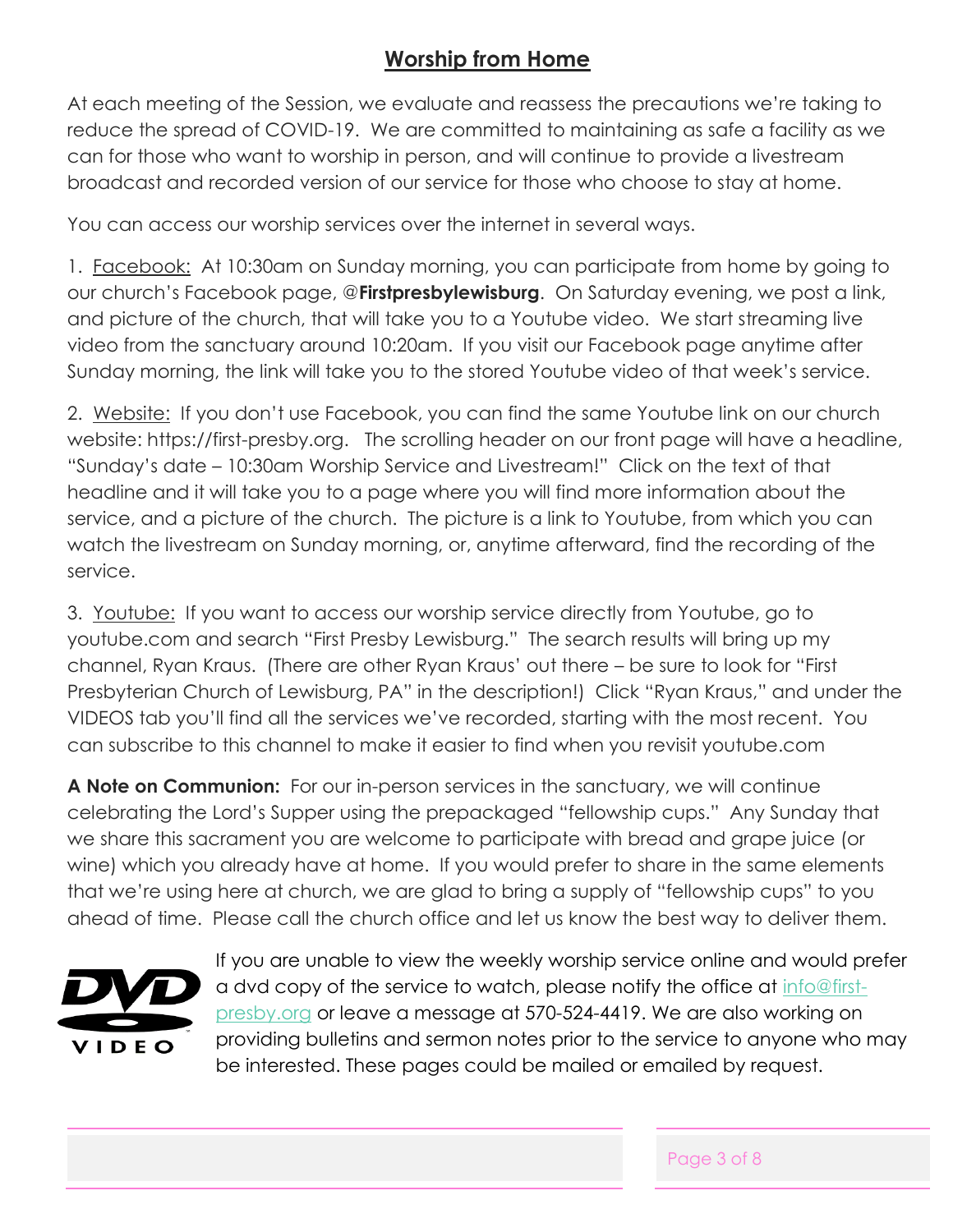## **IT'S TIME TO START PACKING SHOEBOXES !!**

Samaritan's Purse and Operation Christmas Child have been working diligently to assure there will be a shoebox collection season during this strange year we are all experiencing. National Collection Week is Monday, November 16 – Monday, November 23 ... always the third week of November. Billions of needy children around the world need to hear about the love of



Jesus even more this year. Since 1993, more than 178 million children in over 160 countries and territories have received a shoebox. Operation Christmas Child has partnering churches and volunteers around the world that are willing to work to deliver these boxes and the Gospel message.

With our restricted worship service we probably won't try to have Shoebox Sunday this year, but we certainly can pack and collect boxes. The church has a number of "GO" (Gospel Opportunity) boxes to hand out – those are the preprinted ones - plastic and cardboard. Of course it is still fine to use a standard size shoe box either plain or wrapped. The boxes we have will be in the Parlor beginning October 15th for you to pick up or contact me and I will be glad to deliver them to you and pick them up again when they are packed and ready. There will also be supplies and information available.

Operation Christmas Child has a way of sending a shoebox online. It is called Build a Box and costs just \$25.00. You get to choose WOW items and small toys for a boy or girl, ages 2-4, 5-9 or 10-12 and OCC provides the "basic" items (school supplies, hygiene items, etc.) The fee includes the \$9.00 shipping/handling fee. This is really a good deal and fun, too. I recently did one to see how it worked. Another good feature of doing your box(es) this way is that they can be sent to some Restricted Countries where customs regulations are very strict and regular shipments cannot go. I plan to set up a "Goal Page" under Build A Box for First Presbyterian so that our church can receive credit for boxes done this way. Website: Samaritanspurse.org/operationchristmas-child .

First Presbyterian will continue to be a Drop-Off Location with Sandy Miller as Leader. Things will be quite different, however, as all donations will be taken from the donor's vehicles and brought inside by volunteers. We are going to need many able-bodied helpers. More information will be coming about this.

Please don't hesitate to contact me if you have questions. I don't have the exact numbers, but last year we collected around 200 boxes .... do you think we can match that or do even better???? Let me know if I can help.

In His Service, Alice Marquart Year-Round Volunteer Operation Christmas Child 570-522-0973 [alicemarquart@gmail.com](mailto:alicemarquart@gmail.com)

Page 4 of 8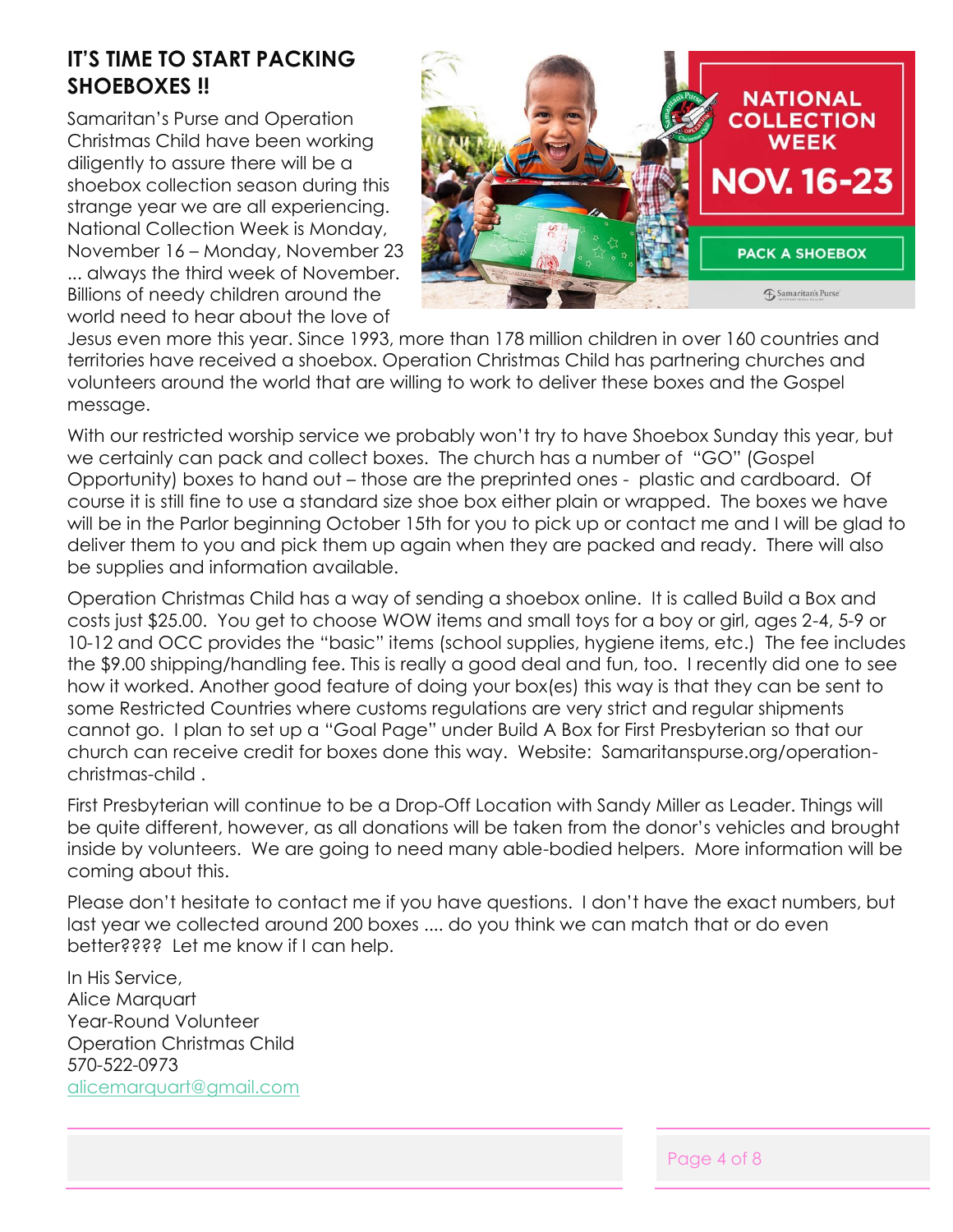

## **First Presby Kids News OCTOBER 2020**

**"God saved you by his grace when you believed. And you can't take credit for this; it is a gift from God."** Ephesians 2:8 (NLT)

**Join us for virtual Sunday School!** Every Sunday at 9 am, our kindergarten through 5<sup>th</sup> grade students gather together online for a 30-minute lesson led by our rotating team of Sunday School teachers.



October's lessons introduce us to "The Fab Five" – the 5 prophets of the Old Testament, that is! Each week we'll meet the prophets – Elijah, Elisha, Jonah, Jeremiah, and Daniel – who have the power to see into the future and the courage to warn Israel about the error of their ways. What lessons we have to learn from them! This comic-book inspired series of lessons will help our kids discover what it means to be faithful to the one and only God.



**Join our teaching team!** Want to get in on the Sunday morning fun? Become a part of our teaching team. Lessons are provided for you with plenty of time to prepare. Lessons are interactive and creative and get our kids talking! Contact Corey for more information or to get involved!

**Looking forward.** Virtual Sunday School has received positive feedback and, because we are unsure of what the next few months hold for us, we've decided to continue virtual Sunday School through the end of 2020.

## **Follow us on Facebook @ FirstPresbyLewisburgPA**

| Corey Jusko | Director of Children's Ministry | firstpresbykids@gmail.com |             |
|-------------|---------------------------------|---------------------------|-------------|
|             |                                 |                           | Page 5 of 8 |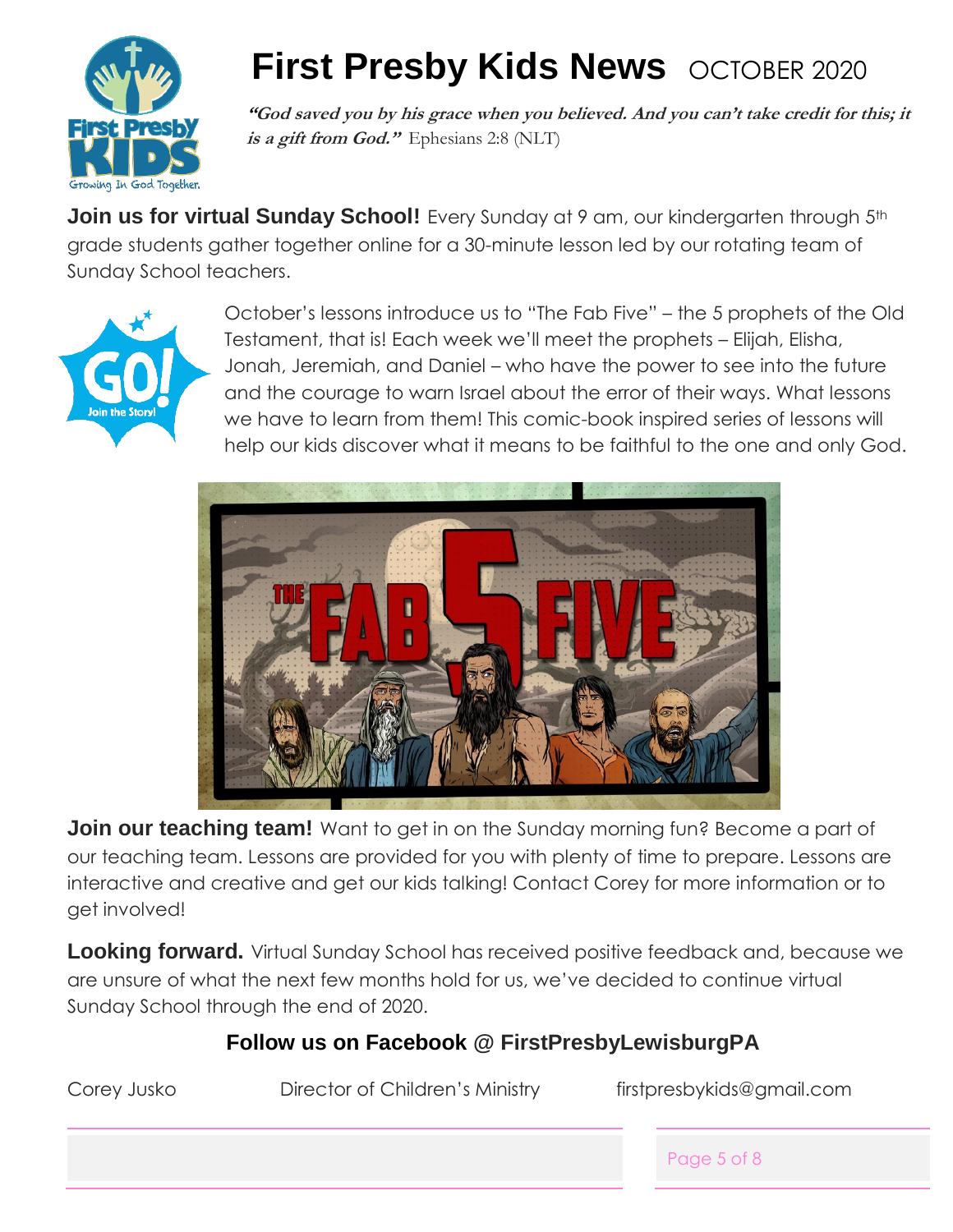## October Youth Newsletter

We are continuing to host Refuge each Sunday night at 7pm and are excited for the return of our middle school programing as well. We're working hard on finding creative solutions to make sure that we can be properly sanitized and can safely hold both groups Sunday nights. We'll be passing on information as soon as we are able!

Spots for our summer 2020 mission trip from July 11<sup>th</sup> – 17<sup>th</sup> are already filling up fast. But we still have 2 spots left! The total cost per student is \$260 and a \$50 deposit will reserve your student's spot. All mission trip spots are first come, first serve so don't wait!

For more information or questions regarding the mission trip, please contact our Youth Director, Matt Rishell at [firstpresbyyouth@first-presby.org.](mailto:firstpresbyyouth@first-presby.org)

We're continuing to observe all CDC guidelines to the absolute best of our ability. We know it's not ideal, but thank you to all the parents and youth that have been wearing masks, distancing, and remembering to wash hands whenever possible to keep everyone healthy.

As we have been, we will continue to monitor the situation and will be adapting as the CDC or Lewisburg School district decides.

Unfortunately, this means that not all of our programs will be starting in the fall as we hoped. Although we look forward to being back to normal, for the time being, we will not be holding before school breakfasts or Wednesday night small groups.

We ask for your continued prayers for our ministries and for the health and well-being of all our students. We ask for prayers in an unusually trying time for us all.

Read below to hear about an exciting new way our youth will be giving back this year!

Thank you all,

Matthew Rishell – Director of Youth Ministry

**"Love Does"** School in Afghanistan



Page 6 of 8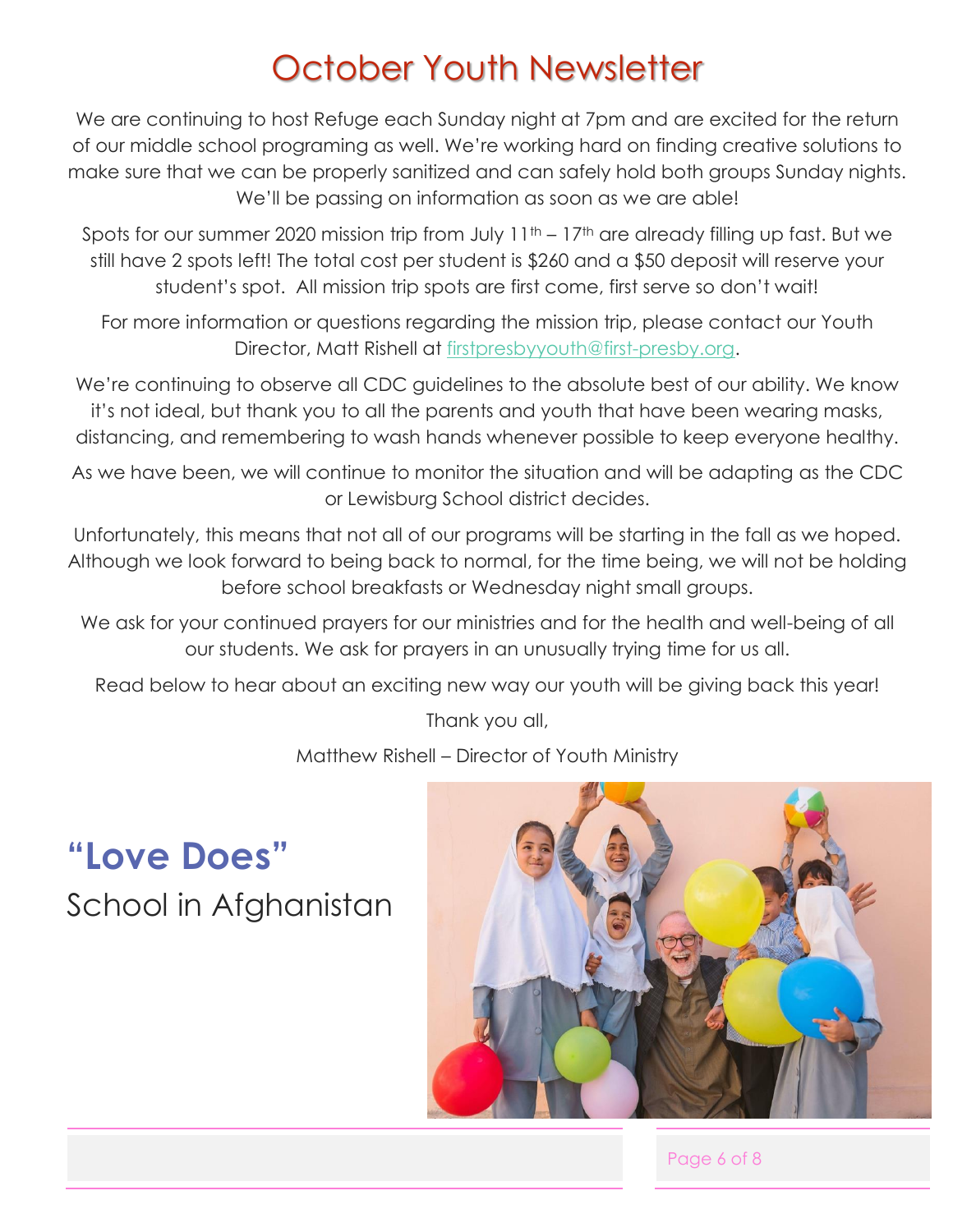The author of our 2 high school small group books, Bob Goff, has started numerous schools for marginalized communities around the world. Beginning when he was the ambassador to Uganda and started the original "Love Does" school, Bob has since founded schools and nurseries for mothers and children in Somalia, a school designed to educate and rehabilitate Witch Doctors in Uganda, and schools in Nepal, Iraq, and Afghanistan as well.

The schools offer education in communities where it is either not readily available, dangerous to pursue, or a combination of the two. The schools don't only provide the resources necessary for a traditional education, but also emphasize care for the individual and a chance for many of them to hear the Gospels for the first time.

Among all the incredible schools to support, the youth have decided to donate towards the "Love Does" School in Afghanistan. Our goal will be to raise \$30 per month – 100% of which goes directly to the school itself.

We ask for prayers for all the incredible work that these schools are doing around the world, for the students and teachers at each, and that the youth will not only reach, but exceed, our \$30/month goal.



Thank you!

Because of you all, Amazon has donated over \$400 dollars to the Youth Program this year alone!

Page 7 of 8